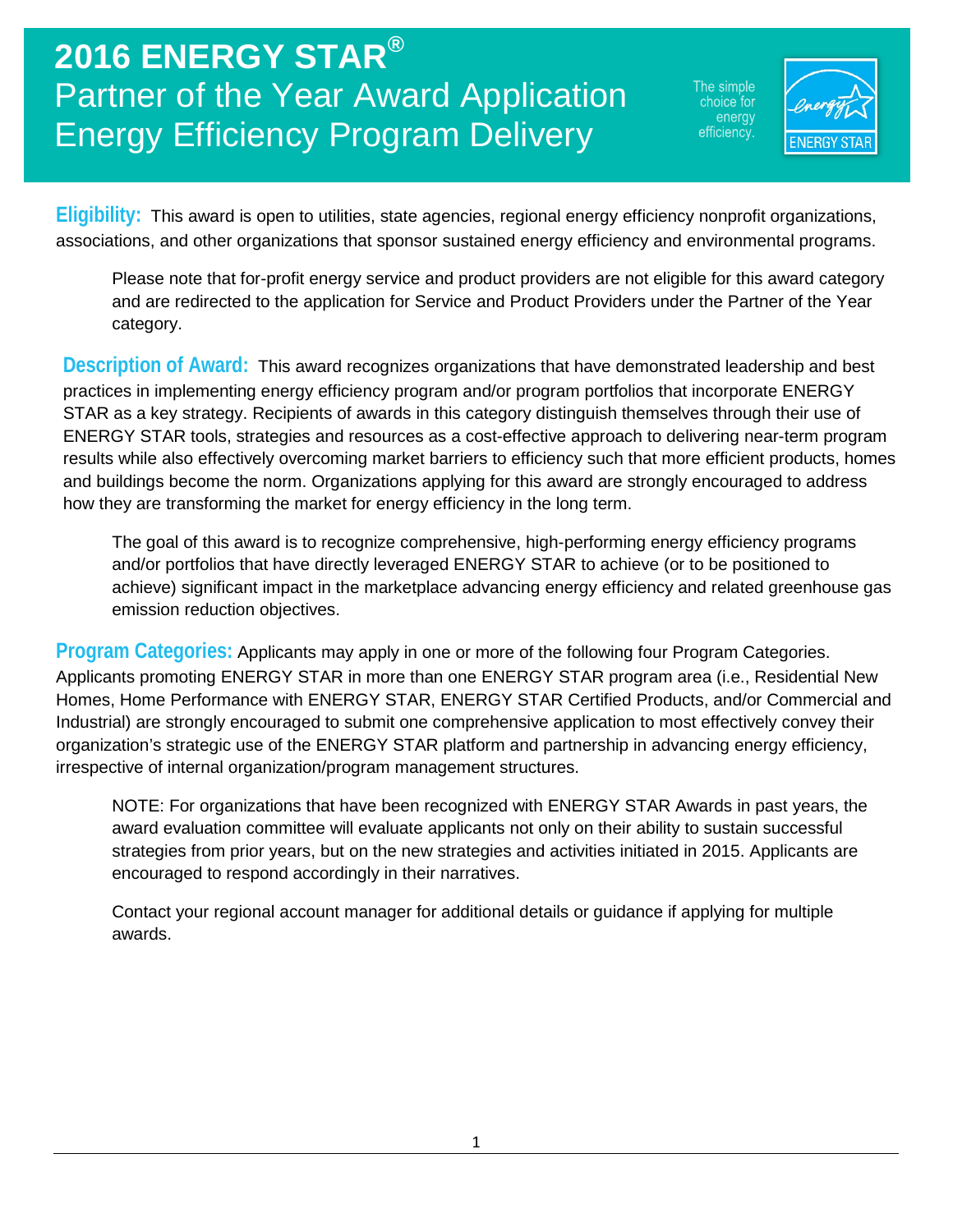The simple choice for energy efficiency.



#### **Category 1. Residential New Construction: Programs that promote the construction of ENERGY STAR certified homes by implementing program elements such as the following:**

- Design approaches that are based on the local housing market and unique program goals and reflect the most important regional factors for program success;
- Marketing strategies that increase awareness of ENERGY STAR certified homes;
- Training sessions to help stakeholders be successful program participants;
- Strategic incentive structures that help to offset upgrade costs and encourage participation;
- Outreach approaches that create strong relationships with stakeholders, communicate procedures and expectations, and share important program information;
- Quality assurance protocols to ensure the integrity of the ENERGY STAR label and the EEPS program; and
- Measurement and evaluation processes to assess progress and attainment of goals and facilitate continuous improvement in the implementation of the program.

**Category 2. Home Performance with ENERGY STAR.** Innovative Sponsors and Partners of Home Performance with ENERGY STAR Programs that promote Home Performance with ENERGY STAR by implementing program elements such as the following:

- Marketing strategies that increase the use of and awareness of Home Performance with ENERGY STAR;
- Business friendly approaches that produce a high conversion ratio from the home performance assessment to Home Performance with ENERGY STAR project delivery for your participating contractors;
- Program delivery approaches that produce high impacts for homeowners, such as greater energy savings, improved safety and comfort, and enhanced building functionality;
- Workforce infrastructure development that strengthens home performance and trades based contractor networks with mentoring, training, and recognition; and
- Leadership in the national, regional, state or local arenas to foster partnerships, collaboratives, and advancement of the home performance industry.

**Category 3. Certified Products:** Programs that are designed to overcome market barriers to widespread adoption of ENERGY STAR certified commercial and residential products and/or related best practices, such as power management of office equipment, consumer education on proper thermostat use, etc.

**Category 4. Commercial and Industrial:** Programs that deliver improved whole–building energy performance in existing commercial buildings; target and track performance for new construction; and/or achieve facility-wide improvement in industrial plants, by using ENERGY STAR tools and resources to overcome market barriers. The evaluation committee will look for several specific actions, including but not limited to:

- Implementing Building Performance with ENERGY STAR;
- Increasing the use of ENERGY STAR Portfolio Manager by making whole-building energy data more readily available to customers, in particular through use of the Portfolio Manager web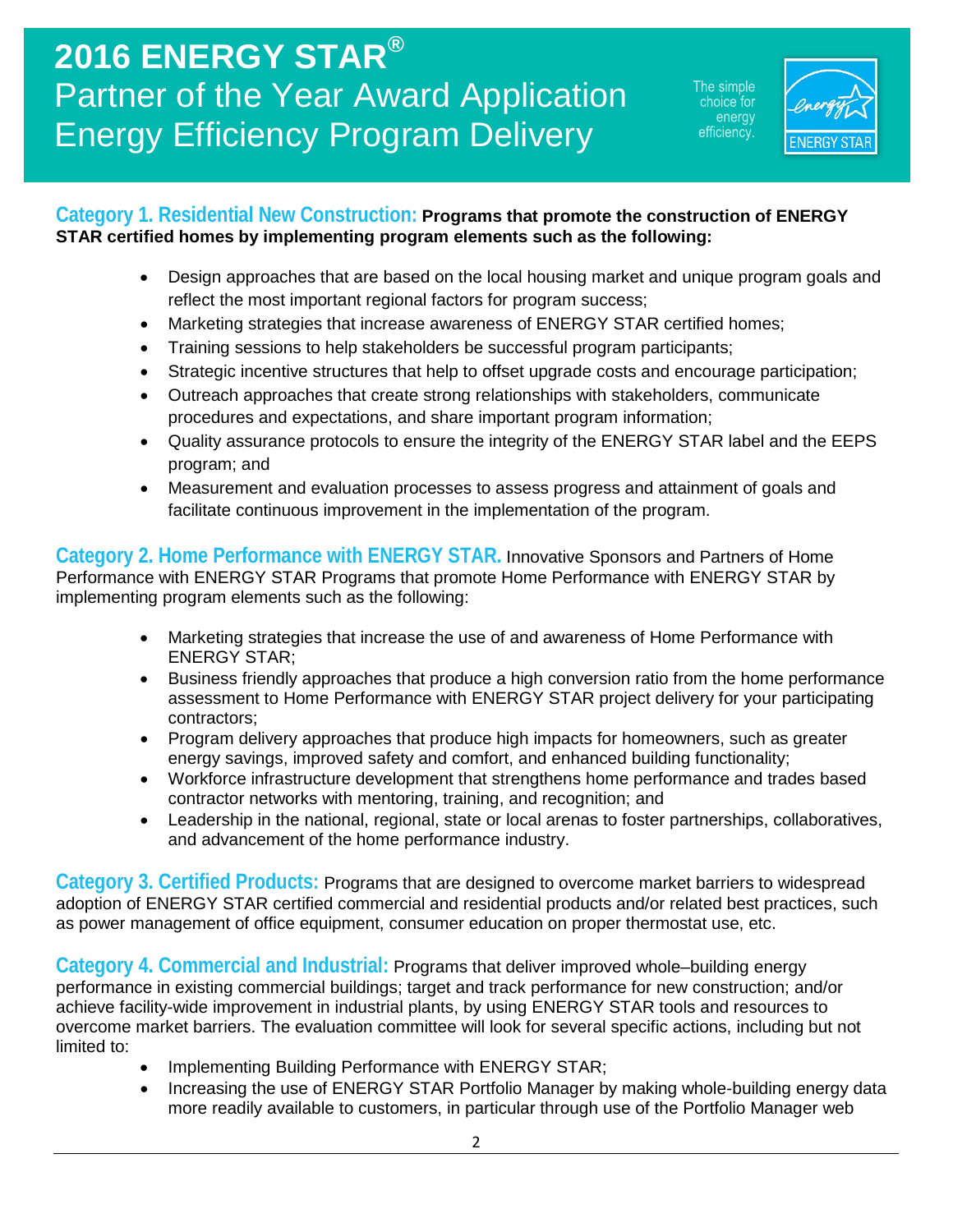he simple choice for energy efficiency.



services;

- Promoting the National Building Competition, the Challenge for Industry, and earning the ENERGY STAR for buildings; and,
- Setting energy design goals using Target Finder and achieving Designed to Earn the ENERGY STAR for new buildings.

Submissions must consist of **(1) an executive summary of no more than 300 words, and (2) a narrative of no more than three pages per program category as described above; (3) Supplemental materials are optional.**

Please note the following (applies for both the executive summary and narrative):

- **Accomplishments**—Applicants should provide **a detailed description of your 2015 accomplishments** demonstrating how you have met the required criteria below.
- **Cumulative Accomplishments—**When highlighting cumulative accomplishments, please ensure that you include a timeframe (e.g., saved \$3 million in 2015 and more than \$10 million since 2001).
- **Activities must be ongoing or completed during calendar year 2015**

#### **1. Executive Summary (no more than 300 words)**

Please provide a brief overview of your organization and the highlights of key accomplishments that make you eligible for this ENERGY STAR award. Include all of the following information: company revenue; location of company headquarters; brief summary of company (2-3 sentences); and a summary of your top three 2015 ENERGY STAR accomplishments. In the event that you are chosen to receive an award, this text will be used to prepare a summary of your organization's achievements. The Executive Summary will **not** count toward the narrative page limits outlined below.

### **2. Narrative (no more than three pages per program category).**

It is recommended that each item, as defined below, be addressed explicitly in the application. New and emerging programs are encouraged to apply, and scores will be weighted accordingly (i.e., more heavily based on program design and anticipated market effects than proven energy and emission savings.)

Candidates **must** include the following in their submissions:

**a. Category:** From the list above, please identify all target Program Categories for your program(s)/initiative(s). If you address multiple Program Categories, please ensure that each category clearly addresses the following criteria.

**b. Program design:** Describe your program design in terms of goals, market barriers addressed, strategy for overcoming market barriers, key activities, and discuss why this approach is the best practice for your market. Applicants with new programs/program designs should focus heavily on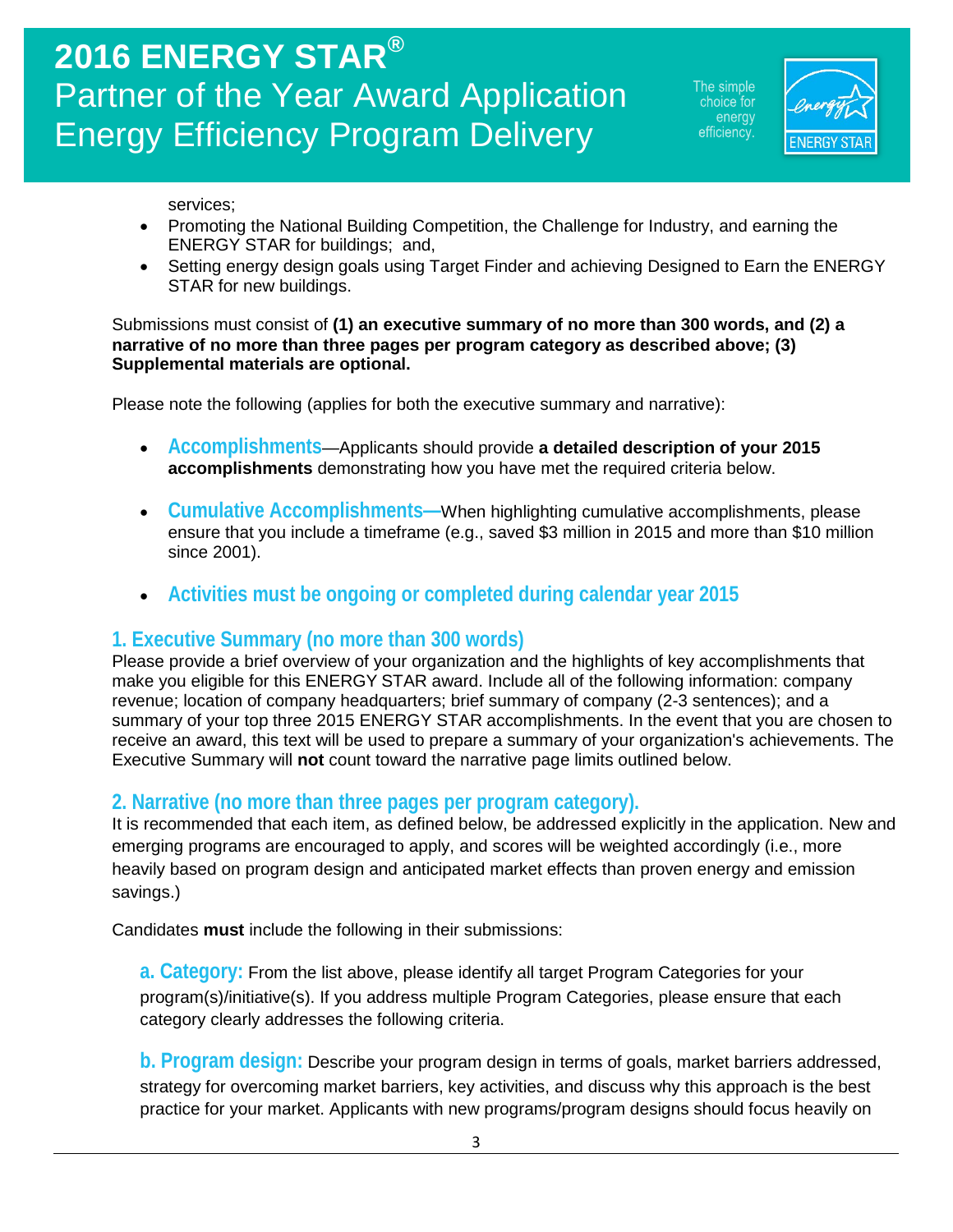he simple choice for energy efficiency.



this section, clearly explaining their program logic and why it is likely to lead to sustained market change.

**c. Incorporation of ENERGY STAR:** Describe how you have incorporated the ENERGY STAR platform (i.e., messaging, tools, and strategies) as a central pillar of your initiative. Participation in EPA-led national promotions may be included in this application to the extent they are part of a larger program strategy. Please provide relevant examples in electronic format as part of your supplemental materials.

**d. Market Effects:** Please provide qualitative and numerical data to support your case that the market has changed or will likely change in a sustained way as a result of your initiative (e.g., improved energy performance of buildings and homes in your region, changes in ENERGY STAR awareness or availability/sale of ENERGY STAR certified products, homes, or services). To the extent possible, also indicate the size and importance of the market that has been (or will be) affected within the context of your service territory, state, or region.

Examples of market effects *include, but are not limited to,* the following:

- Energy savings, peak demand reductions, and air pollution reductions achieved through residential, commercial, and/or industrial sector programs that explicitly leverage ENERGY STAR.
- Increase in salesperson/contractor knowledge; change in business practices.
- Increase in participation by key suppliers, including energy service companies, software vendors, financial institutions, trainers, manufacturers, distributers, equipment suppliers, architects, engineers, contractors, or retailers.
- Increase in service availability.
- Increase in third-party advertising by market participants.
- Increase in consumer awareness; change in consumer attitude.
- Breadth and reach of publicity activities.
- Increase in participation in the ENERGY STAR Program.
- Decrease in costs to administer a program through better efficiency and/or streamlining operations.
- Estimated year-to-date energy savings.

**e. Program Category-Specific Market Effects:** Applicants must provide the following information specific to the Program Category(ies) covered in your application:

- For Residential New Construction:
	- o Please provide specific program numbers for 2014 and 2015 and the percent change in these numbers from 2014 to 2015 for the following:
		- Number of new homes in the service territory that were ENERGY STAR Certified.
		- Number of builders and Home Energy Raters partnering in the program.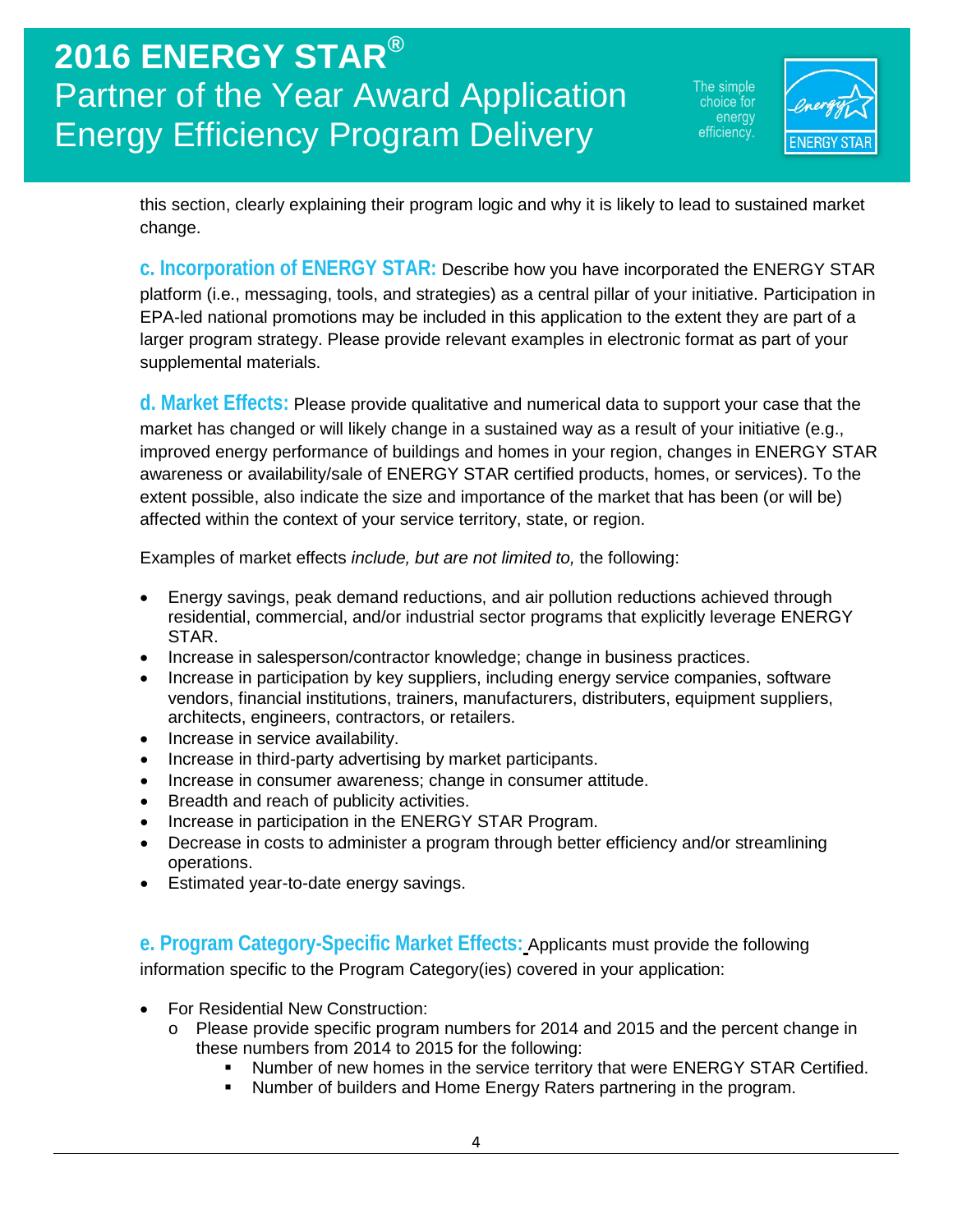he simple choice for energy efficiencv.



- Number of media impressions to demonstrate growth in consumer awareness of ENERGY STAR Certified Homes.
- o Description of efforts to engage the local HVAC industry about quality installation and their participation in the ENERGY STAR program.

NOTE: Sponsors implementing tiered incentive programs where the ENERGY STAR Certified homes program is not the entry-level tier should only report results from those that participated at the ENERGY STAR level.

- For Home Performance with ENERGY STAR:
	- o Innovative solutions to grow Home Performance with ENERGY STAR, such as motivating homeowners to take action, increased recognition for whole house solutions, diversity and strength of the contractor workforce, and/or economic growth.
	- $\circ$  Completed projects<sup>[1](#page-4-0)</sup> by participating contractors.
	- o Assessment to completed project conversion rates.
	- o Support for development of local contractor networking and advocacy.
	- $\circ$  Activities to recruit and train participating contractors as demonstrated by production rates, retention, number of Housing Innovation Award winners, Century Club Contractors, etc.
	- $\circ$  Improved contractor performance as measured and verified though a quality assurance system.
	- o Substantiated measurement and verification of performance of improved homes.
	- o Integration of Home Performance with ENERGY STAR into local market infrastructure (e.g. MLS, appraisers, insurance companies, code enforcement, etc.).
	- o Success in coordinating with other organizations (e.g., utilities, manufacturers, state and local governments, retail, financial organizations, non-profits, trade associations) to grow overall market acceptance of the home performance delivery.
- For ENERGY STAR Certified Products:
	- o Increase in sales or market share of ENERGY STAR certified products vis a vis non-certified models.
	- o Increase in shelf space devoted to ENERGY STAR certified products.
	- o Increase in dealer stocking for certified products.
	- o Number of older/inefficient units permanently removed from service (e.g., properly recycled).
- For Commercial and Industrial:

 $\overline{\phantom{a}}$ 

- o Increase in use of EPA's ENERGY STAR measurement and tracking tool, ENERGY STAR Portfolio Manager, and the Target Finder, for new construction.
- o Number of customers participating in the National Building Competition or Challenge for Industry.
- o Increase in buildings earning the ENERGY STAR label.
- o Number of customer buildings benchmarked and evaluated through Building Performance with ENERGY STAR.

<span id="page-4-0"></span> $1$  HPwES completed projects include a test-in/assessment, the work or installation of energy saving measures, and a testout.